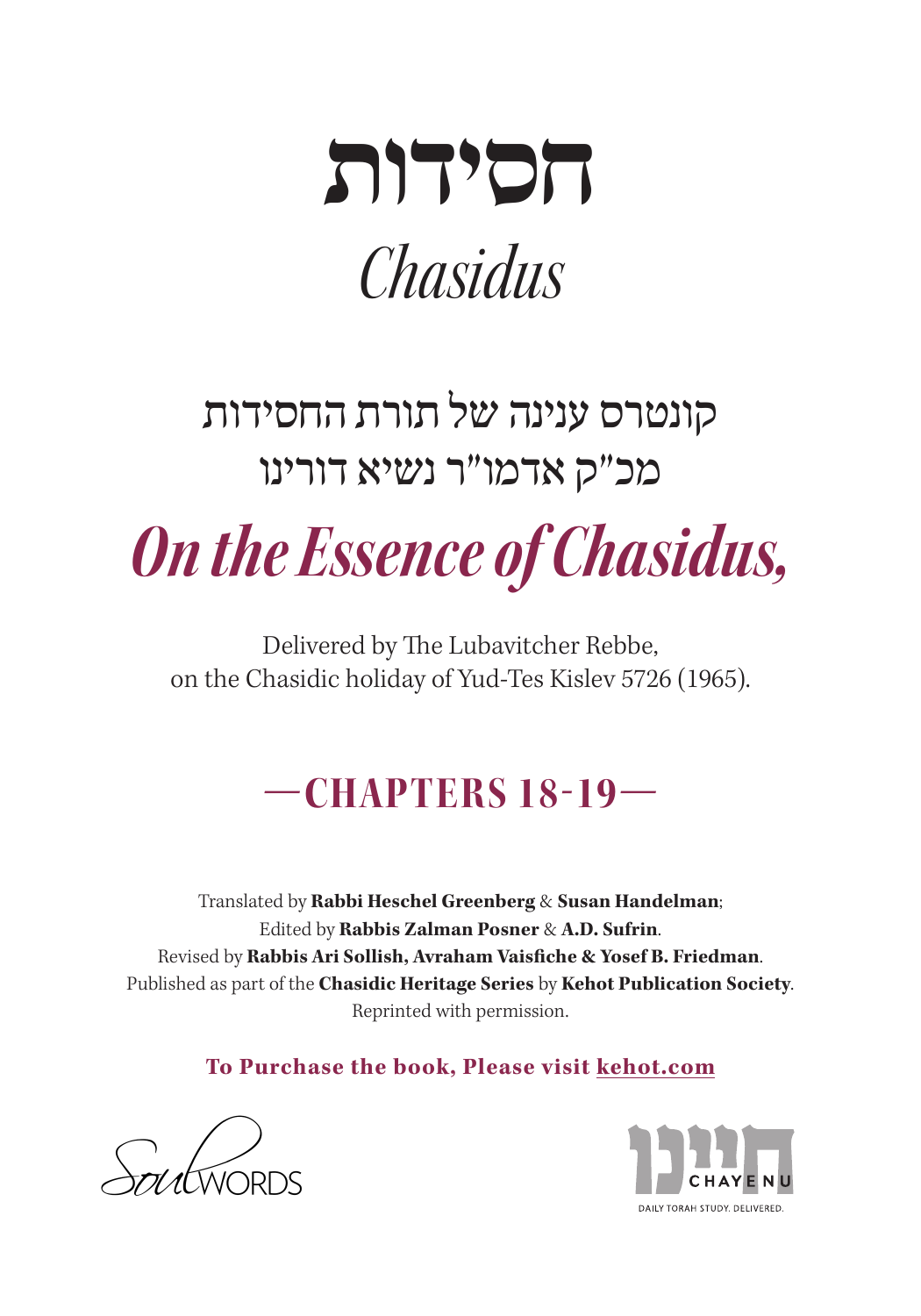## **חי**

### **"THE BEGINNING IS WEDGED IN THE END": ESSENCE IS FOUND IN ACTION**

With all the foregoing in mind (the beginning of Chapter XVII), we can now understand the words of our ticular qualities of Chasidus constituted the essential Chasidic masters when they said that certain paridea of Chasidus (as discussed earlier at the beginning of this discourse). Though these specific qualities are only the ramifications of Chasidus (as explained there earlier), nevertheless, particularly through them is (the essence of) the nature of Chasidus expressed. For the vades and is found in all the particulars, to the smallest indication of "essence" is that it "penetrates" and perdetail (as explained previously in the discussion of the difference between "manifestation" and "essence").

ning is wedged specifically in the end," the more that And according to the general principle that "the begin-Chasidus is extended and diffused into the lowest level, self (which is the "outside" [*chutza*] within the person; even to transforming the nature of the animal soul itand even lower—through the purifying [birur] of one's ternal to a person) —the more the essence of its nature portion in the world, which is the "outside" that is exis pointedly expressed.

sef Yitzchak Schneersohn] stressed in so many of his Therefore, the Rebbe, my sainted father-in-law [R. Yotalks that every idea which we learn in Chasidus must be carried out in action, because only through actual Divine service do we grasp the essential nature of .Chasidus

#### **יט**

#### **TORAH AND THE TRANSFORMATION OF THE EVIL INCLINATION**

יִנְ מוֹ מוֹרְ מוֹ הָ מוֹרָ מוֹרָ ה שׁבּחסידוּת הוּא בּכללוּת גּם בּכל ְחֵלְקֵי הַתּוֹרָה (כַּנַ״ל סְעָיף ג), כֵּן גַּם ּבִּיטּוּי הַאֵין סוֹף עַל יְדֵי הַמְשַׁבַתוֹ עַד ְלְהַתַּחְתּוֹן בְּיוֹתֵר – לַהֲפוֹךְ גַּם אוֹתוֹ וְלַעֲשׂוֹתוֹ כִּלִי לֵאלֹקוּת, הוּא גַם Now just as the infiniteness, the *Ein Sof* quality, that is found in Chasidus is *generally* also to be found in all ter III), similarly, the expression of *Ein Sof* through its parts of the Torah (as explained previously in Chapextending to the lowest level-to transform and make even that a vessel for Divinity-is found generally

ּ עַל פִּי הַנַ"ל (תְּחָלַת סְעָיף י"ז) יוּבְנוּ דִּבְרִי רַבּוֹתֵינוּ נְשִׂיאֵינוּ, שֵׁאֲמְרוּ עַל ּכ ּ ַ מ ָֹ ה מַ עֲ לו ּ ת פְּ רָ טִ יֹו ׁת ש ּ ֶ בַּ חֲ סִ ידות ֿשֵׁזהוּ עִנְיַנַהּ שֵׁל הַחֲסִידוּת (כַּנַ"ל ּ בִּתְחַלְּת הִשִּׂיחָה). כֵּי אַף שַׁמַעֲלוֹת אֵלוּ הֵן רַק מִסְתַּעֲפוֹת מִמֵּהוּת ּ הַ חֲ סִ ידו ּ ת )כ ַׁ נַ "ל ש ּ ָ ם(, מִ כ ֹ ָ ל מָ קום, ֿ עַל יַדַן דַּוְקַא מְתִבְּטֵּאת (עַצְמוּת) ּמַהוּתַהּ. כִּי הַהוֹרַאֵה עַל עָנְיַן ּ "עַ צְ מִ י" הו ׁא ש ֶּ "מ ְּ פַ עֲ פֵ עַ " ו ּ מַ חְ ד ִ יר וִנְמִצְא בִּכֵל הַפֵּרְטֵים, עַד לִפְרָט הַיּוֹתֵר קַטָּן (וִכַנַ"ל בִּעָנְיַן הַהֲפְרֵשׁ ׁש ּ ֶ בֵּ ין "ג ּ ִ יל ּוי" לְ "עֶ צֶ ם"(.

וְעַל פִּי הַכְּלַל שֵׁנַּעוּץ תְּחִלַתַן בְּסוֹפֵן ּד ָ ַ וְ ק ּ א, הֲ רֵ י כ ָּׁ ל מַ ה ש ּ ֶ הַ חֲ סִ ידות <sup>וַ</sup>נְמְשֶׁבֶת בְּבְחִינָה תַּחְתּוֹנֵה יוֹתֵר, ֿעַר לַהֲפִיכַת מֵבָע נֵפֵּשׁ הַבַּהֲמִית חוּצָה" שֶׁבָּאָדָם. וּלְמַטָּה יוֹתֵר -ּ בֵּירוּר חֱלְקוֹ בַּעוֹלֵם, "חוּצַה" שֵׁמַּחוּץ ּ לְהָאֲדָם] – מְתִבָּטֵא אָז בְּיוֹתֵר עָצֶם ּ מַ הו ּתָ ה.

וְלָכֵן הִדְגִּישׁ כִּבוֹד קִדְשַׁת מוֹרִי וְחַמְי אַדְמוּ״ר בְּכַמְּה וְכַמְּה מִשִׂיחוֹתָיו,<br>שֶׁכָּל עִנְיָן שֶׁלּוֹמְדִים בַּחֲסִידוּת צָרִידִּ לַהֲבִיאוֹ בְּפוֹעַל, כִּי עַל יְדֵי הַעֲבוֹדַה בְּפוֹעַל דַּוְקָא תּוֹפְסִים בְּמֵהוּת ּ הַ חֲ סִ ידות.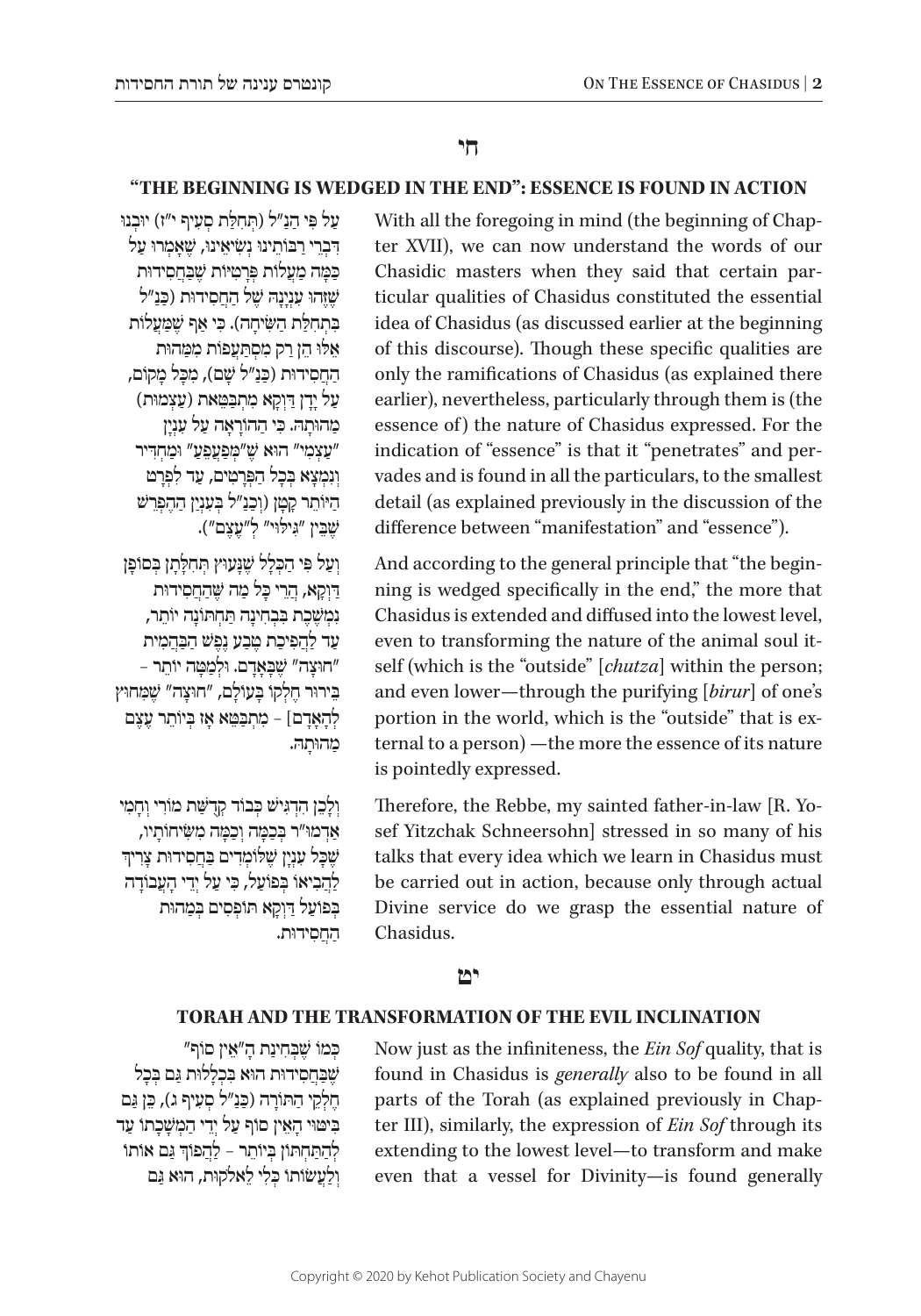בִּכְלִיּת הַתּוֹרָה (אֶלְא שֶׁעִיקַר הָעִנְיָן ּהו ּ א בַּ חֲ סִ ידות(.

וְזֶהוּ מֵה שֵׁאֲמְרוּ רַבּוֹתֵינוּ זְכְרוֹנַם לִבְרָכָה "בָּרָאתִי יֵצֶר הָרָע בָּרָאתִי ֹלוֹ תּוֹרַה תַּבְלִין". דִּלְבְאוֹרַה תַּמוּהַ: בְּכָל הַעוֹלַמוֹת, עוֹלָם הַזֶּה הוּא ּהַ יֹו ּ תֵ ר ת ַּ חְ תֹו ׁ ן "ש ֶּ אֵ ין ת ַּ חְ תֹו ּ ן לְ מַ טָ ה ּמִ מ ּ ֶ נּו ּ ". ו ֹ בְ עו ּ לָ ם הַ ז ּ ֶה גּו ּ פָ א – הַ יֵצֶ ר ֺ֧֧֧֖֖ׅ֧ׅ֧ׅ֧ׅ֧ׅ֧ׅ֧ׅ֧֧ׅ֧֚֚֚֚֚֚֚֚֚֚֚֚֚֚֚֚֚֚֚֚֚֚֚֚֚֚֚֝֜֝֜֜֜֝֬֝ הָרָע מִתְחָרֵט עָלְיו הַקָּרוֹשׁ בָּרוּךְ הוא ָ ֹשְׁבַּרָאוֹ. וּמִכֵּיוַן שָׁבַל הַעוֹלַמוֹת, אַפִּילוּ ֹעו ֹ לָ מו ֹ ת הָ עֶ לְ יו ּ נִ ים הֵ ם כ ְׁ לָ א חֲ שִ יב לגבי התּוֹרה (ולכן, כּשׁשׁיבּח דּוד את ּהַ תֹו ׁ רָ ה בָּ זֶה ש ּ ֶ כ ָֹ ל הָ עו ֹ לָ מו ֹ ת עֶ לְ יונִ ים וְתַחְתּוֹנִים תְּלוּיִים בְּדִקְדּוּק מִצְוָה אֲחַת  $\dot{y}$ של תּוֹרָה, נֶעֱנַשׁ עַל זֶה), הֲרֵי מִכַּל ֿשָׁבֵּן וְקַל וַחֹמֵר שַׁלְּכָאוֹרָה אֵין שׁוּם ֹמָ קו ֹ ם לו ׁ מַ ר ש ֶּ בְּ רִ יאַ ת הַ תֹו ּ רָ ה הוא ׁ בִּ כְ דֵ י ש ּ ֶ ת ּ ִ הְ יֶה ת ַּ בְ לִ ין לְ הַ יֵצֶ ר הָ רָ ע?

ּ וְ עַ ל פִּ י הַ נַ "ל מו ּ בָ ן: עֶ צֶ ם הַ תֹורָ ה ְּשֶׁמְּיוּחֶדֶת בְּעַצְמוּתוֹ יִתְבְּרֵךְ, מִתְבַּטֵּא ַ רַּוְקָא בָּזֶה שֵׁהִיא תַּבִלְין לְהַיֵּצֵר הָרָע, ִמְּבֵיוָן שֶׁהַכֹּחַ לְתַבֵּל אֶת יֵצֶר הָרָע וּלְהַפְּכוֹ לְטוֹב, הוּא מִצַּד עַצְמוּתוֹ ֧֧֧֧֦֧֢ׅ֧֚֝֝<u>֓</u> ּיִתְבְּרֵךְ דַוְקָא.

ּ וְ הַ בֵּ יאו ּ ר בָּ זֶה: כ ָּ ל הַ ג ּ ִ יל ּו ּ יִים, ג ּ ַ ם הַ יֹותֵ ר **ַ נַעֲלִים, לִהְיוֹתֵם מוּגְדֵרים בְּגֶדֵר אוֹר** ּ וְ גִ יל ּו ּ י, הֲ רֵ י מְ צִ יאות הָ רָ ע – הֵ יפֶ ך הָאוֹר – מִנְגַּד אַלִיהֶם, וּבְמִילִא,  $\epsilon$ אֵין בִּיכֵלְתֵּם לְהַפְּכוֹ לְטוֹב (כִּי אִם לְהִלָּחֵם בּוֹ וְעָד – שֵׁיִּבְטֵל לְגַמְרִי). וְרַק ְעַצְמוּתוֹ יִתְבְּרֵךְ שֶׁהוּא פְּשׁוּט בְּתַכְלִית ׁ הַ פְּ ש ּ ִ יטו ּת ו ּמו ׁש ּ ְ לָ ל מִ כ ָּ ל הַ צּ ִ י ּורִ ים וְ גַ ם ְּ אֵין שַׁיָּיךָ שׁוּם מְנַגֵּד אֵלָיו, וּבְמֵילָא ּ בִּ יכָ לְ תֹו ׁ לְ שּ ַ נֹו ֹתו ּ ו ֹ לְ הַ פְּ כו ֹ לְ טוב.

throughout the Torah (though it is primarily found in Chasidus).

And this is what our Sages meant when they said tion] and I created the Torah to be as spices for it." At about G-d, "I created the Yetzer Hara [Evil Inclinafirst glance, though, this statement is perplexing: Of all the worlds, this material world is the very lowest-"there is none lower than it." And within this lowly nation, of which the Talmud observes, "G-d 'regrets' world of physical matter, the lowliest is the Evil Inclipernal Worlds, are utterly insignificant in relation to creating it." Furthermore, all the worlds, even the Suthe Torah. (Therefore, when King David praised the Torah for the reason that all the worlds above and below depend on one minute commandment of it. he was punished.) How much more so, then, does there seem to be no meaning at all in the statement that the Torah was created to be "spices" for the Evil Inclination?

According to our earlier discussion, however, this statement can be understood: The essence of the Torah—that it is united with the Essence of G-d—is clination, for the power to "spice" the *Evil* Inclination, expressed precisely in its being *spices* for the Evil Inand moreover, transform it to good, can come only from the Essence of G-d.

The explanation of this idea is that all the states of revelation, even the most sublime, are restricted by the limitations inherent in the forms of "light" and "revelation": thus, the existence of evil, which is the er to transform the evil to good (but only, rather, to tion to them. Consequently, it is not within their powopposite of "light," can stand in contrast and opposiwage war against evil until it is completely destroyed). Since, however, the Essence of G-d is "Simple" with an ing can stand in contrast to and oppose Him; hence, absolute "Simplicity" and exclusive of all forms, noth-He alone has the power to change evil and transform it to good.